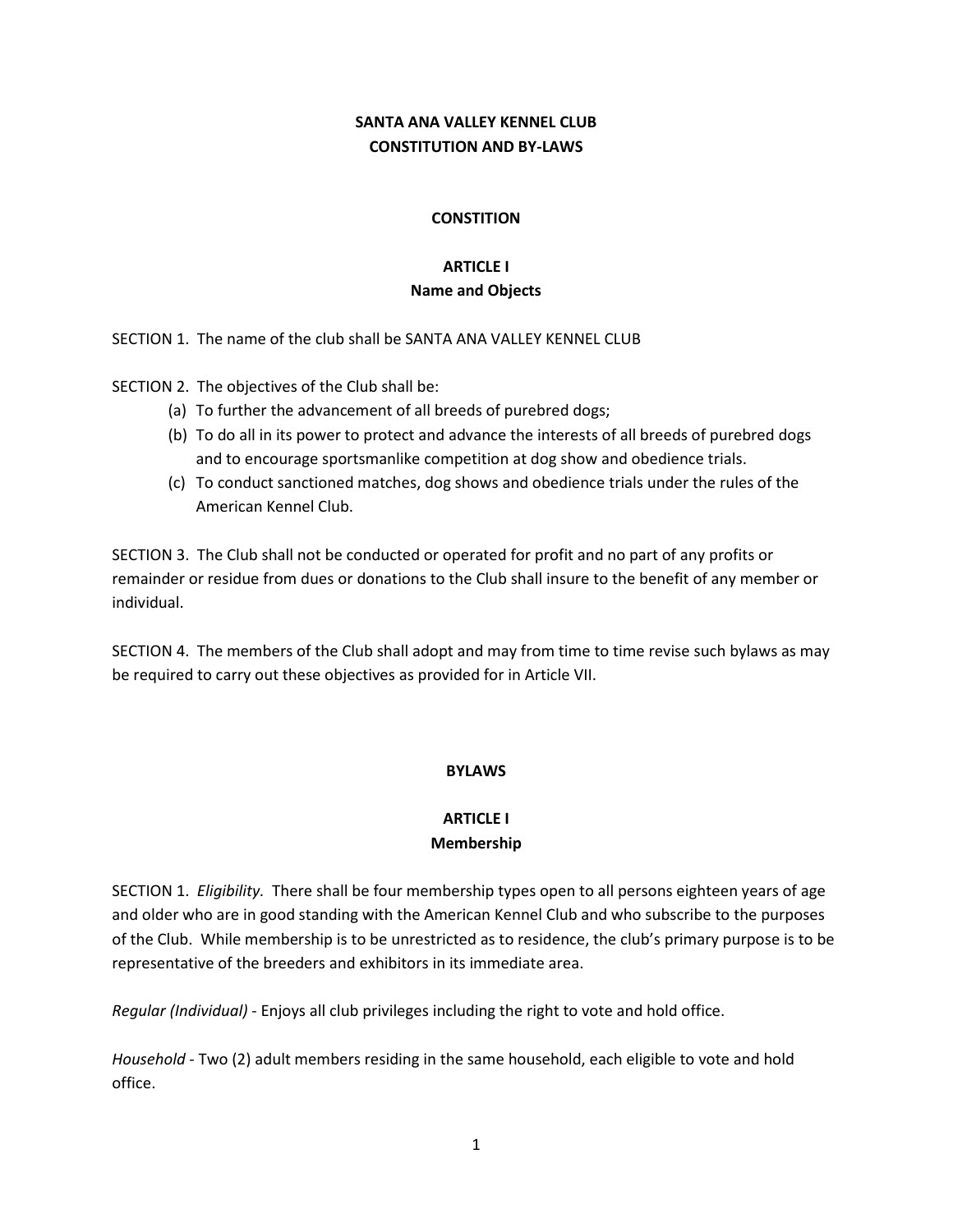*Associate* - Entitled to all club privileges except voting and office holding (offered to individuals who live outside of the club's area; also offered to individuals who live in the club's area but are not active).

*Associate Household -* Two (2) adult members residing in the same household, entitled to all club privileges except voting and office holding (offered to individuals who live outside of the club's area; also offered to individuals who live in the club's area but are not active).

SECTION 2. *Dues*. Membership dues shall not exceed for Regular Membership shall be \$20.00 per individual and \$40.00 for a Household Membership (two members at one address). Dues for incoming Associate Regular Membership (non-voting member) will be \$15.00 per Individual and \$25.00 for a Associate Household Membership (two members at one address). Thereafter, dues shall be fixed from time to time by the Board of Directors. No annual increase shall exceed 50% without approval of the membership. Dues are payable on the first day of January of each year. During the month of November the Corresponding Secretary shall cause to be sent to membership a statement of dues for the ensuing year. This may be accomplished by publishing dues renewal in which is prominently referred to as the Sombrero.

SECTION 3. *Election to Membership*. Each applicant for membership shall apply on a form approved by the Board of Directors. They shall be given and agree to abide by the constitution and bylaws of Santa Ana Valley Kennel Club. The applicant shall also agree to abide by the rules of the American Kennel Club. The application shall clearly state the name, address, e-mail and occupation of the applicant and it shall carry the endorsement of two members in good standing. Accompanying the application, the prospective member shall submit dues payment for the current year.

- (a) All applications are to be filed with the Corresponding Secretary and published in the first possible edition of the Sombrero following its receipt. At the next Club meeting that the applicant attends, applications will be voted upon by the voting members present and a majority vote shall be required to elect to membership. Applicant must be present to be voted on.
- (b) Applicants for membership who have been rejected by the club may not reapply within six (6) months after such rejection.
- (c) If a member joins in the last quarter of the year their membership dues will carry over for the following year.
- SECTION 4. *Termination of Membership*. Membership may be terminated:
	- (a) By resignation. Any member in good standing may resign from the Club upon written notice to the Corresponding Secretary; but no member may resign when in debt to the Club. Obligations other than dues must be paid in full prior to resignation. Dues obligations are considered a debt to the Club and they become incurred on the first day of each calendar year.
	- (b) By lapsing. A membership shall be considered as lapsed and automatically terminated if such member's dues remain unpaid thirty (30) days after the first day of the calendar year; however, the board may grant an additional thirty (30) days of grace to such delinquent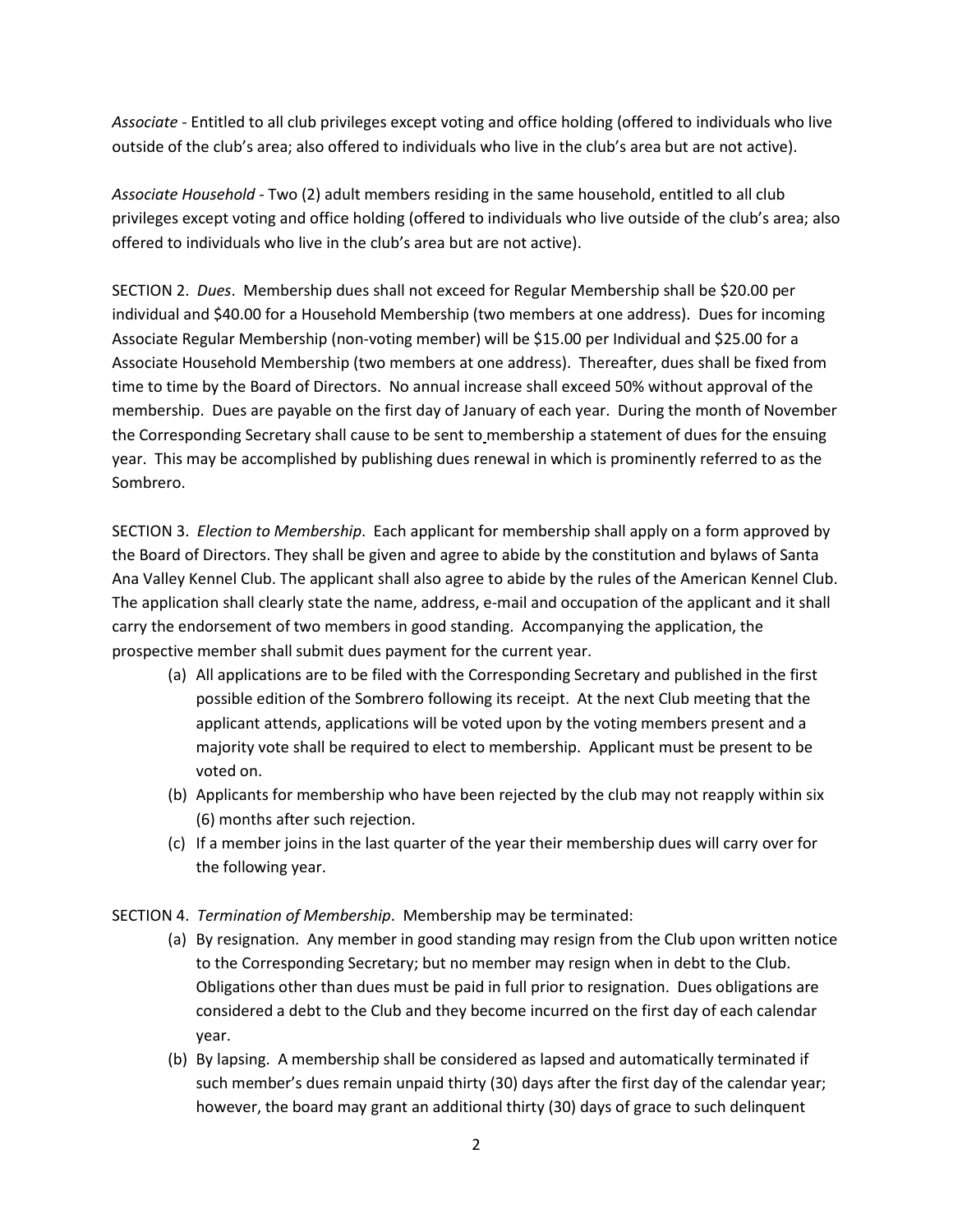members in special cases. In no case may a person be entitled to vote at any Club meeting whose dues are unpaid as of the date of that meeting.

(c) By expulsion. A membership may be terminated by expulsion as provided in Article VI of these bylaws.

## **ARTICLE II Meetings and Voting**

SECTION 1. *Club meetings*. Meetings of the Club shall be held monthly in the greater Anaheim area at such day, hour and place as may be designated by the Board of Directors. Written notice of each such meeting shall be sent by the Corresponding Secretary and/or listed in the Sombrero at least ten (10) days prior to the date of the meeting. The quorum for such meetings shall be 20% of the members in good standing.

SECTION 2. *Special Club meetings*. Special Club meetings may be called by the President, or by a majority of the members of the Board who are present and voting at any regular or special meeting of the Board; and shall be called by the Secretary upon receipt of a petition signed by five regular members of the Club who are in good standing. Such special meetings shall be held in the greater Anaheim area, at such place, date and hour as may be designated by the person or persons authorized herein to call such meeting. Written notice of such a meeting shall be sent by the Secretary at least (5) and not more than fifteen (15) days prior to the date of the meeting, and said notice shall state the purpose of the meeting, and no other Club business may be transacted thereat. The quorum for such a meeting shall be 20% of the regular members in good standing.

SECTION 3. *Board Meetings*. Meetings of the Board of Directors shall be held monthly in the greater Anaheim area, at such day, hour and place as may be designated by the Board. Written notice of such meeting shall be sent by the Corresponding Secretary at least five (5) days prior to the date of the meeting. The quorum for such a meeting shall be a majority of the Board.

SECTION 4. *Special Board Meetings*. Special meetings of the Board may be called by the President; and shall be called by the Corresponding Secretary upon written request signed by at least three members of the Board. Such special meetings shall be held in the greater Anaheim area at such place, date, and hour as may be designated by the person authorized herein to call such meeting. Written notice of such meeting shall be sent by the Corresponding Secretary at least 5 days and not more than 10 days prior to the date of the meeting. Any such notice shall state the purpose of the meeting and no other business shall be transacted thereat. A quorum for such a meeting shall be a majority of the Board.

SECTION 5. *Voting.* Each regular member in good standing whose dues are paid for the current year shall be entitled to one vote at any meeting of the Club at which he is present. Proxy voting will not be permitted at any Club meeting or election.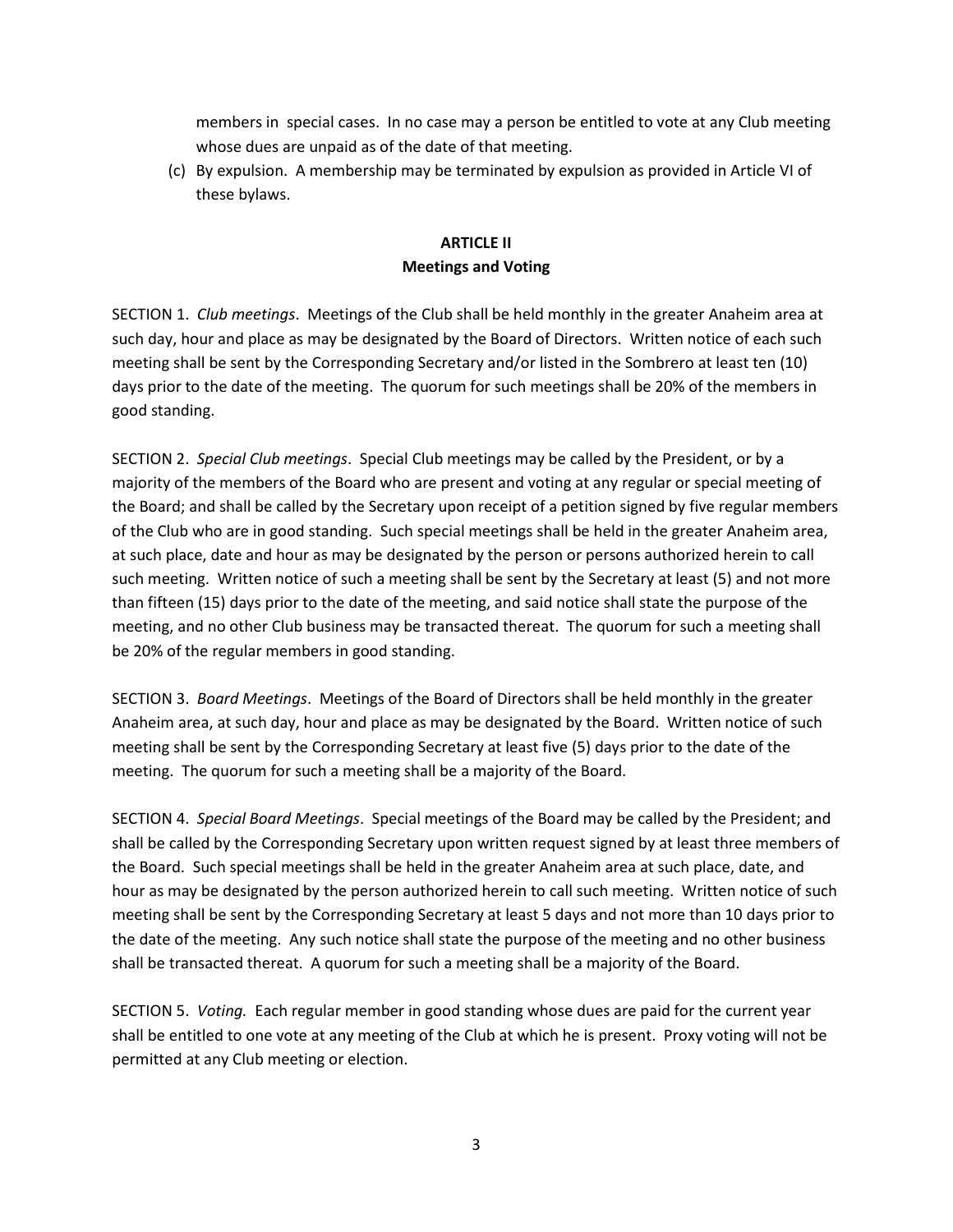## **ARTICLE III Directors and Officers**

SECTION 1. *Board of Directors*. General management of the Club's affairs shall be entrusted to the board of Directors. The Board shall be comprised of the President, Vice-President, Recording Secretary, Corresponding Secretary, Treasurer, the Delegate to the American Kennel Club (see Article III, section 2), Show Chairperson (see Article III, section2) and four(*4*) Directors, all of whom shall be members in good standing. Directors elected by the members as hereinafter provided and shall serve for one year-terms as provided in Article IV, Section 2.

SECTION 2. The Editor of the Sombrero/Web Master and the Show Chairman will serve as an appointed ex-officio member of the Board without voting privileges. The AKC Delegate will serve for a two (2) year term as an elected ex-officio member of the Board without voting privileges.

SECTION 3. *Officers*. The Club's officers consisting of the President, Vice-President, Secretary and Treasurer, shall serve in their respective capacities both with regard to the Club and its meetings and the Board and its meetings.

- (a) The President shall preside at all meetings of the Club and of the Board, and shall have the duties and powers normally appointed to the office of President in addition to those particularly specified in these bylaws. He/she shall be bonded in such amount as the Board of Directors determine, the cost of which is to be paid by the Club.
- (b) The Vice-President shall have the duties and exercise the powers of the President in case of the President's death, absence or incapacity. He/she will assist the President in compliance with the By-Laws of the SAVKC.
- (c) The Recording Secretary shall keep a record of all meetings of the Club and of the Board and of all matters of which a record shall be ordered by the Club and carry out such other duties as are prescribed in these bylaws.
- (d) The Corresponding Secretary shall notify members of meetings, notify new members of their election to membership, notify officers and directors of their election to office, keep a roll of the members of the club with their addresses which shall be sent to any member in good standing upon written request not more than once every club year, and carry out such other duties as are prescribed in these bylaws.
- (e) The Treasurer shall collect or receive all moneys due or belonging to the Club. He/she shall deposit all monies in a bank approved by the Board, in the name of the Club. His/her books shall at all times be open to inspection of the Board and he/she shall report to them at every meeting the condition of the Club's finances and every item of receipt or payment above a Board specified level not before reported. At the annual meeting he/she shall render an account of moneys received and expended during the previous fiscal year audited as authorized by the Board of Directors. The Treasurer and all check signatories shall be bonded in such amount as the Board of Directors may determine, the cost of which is to be paid by the Club.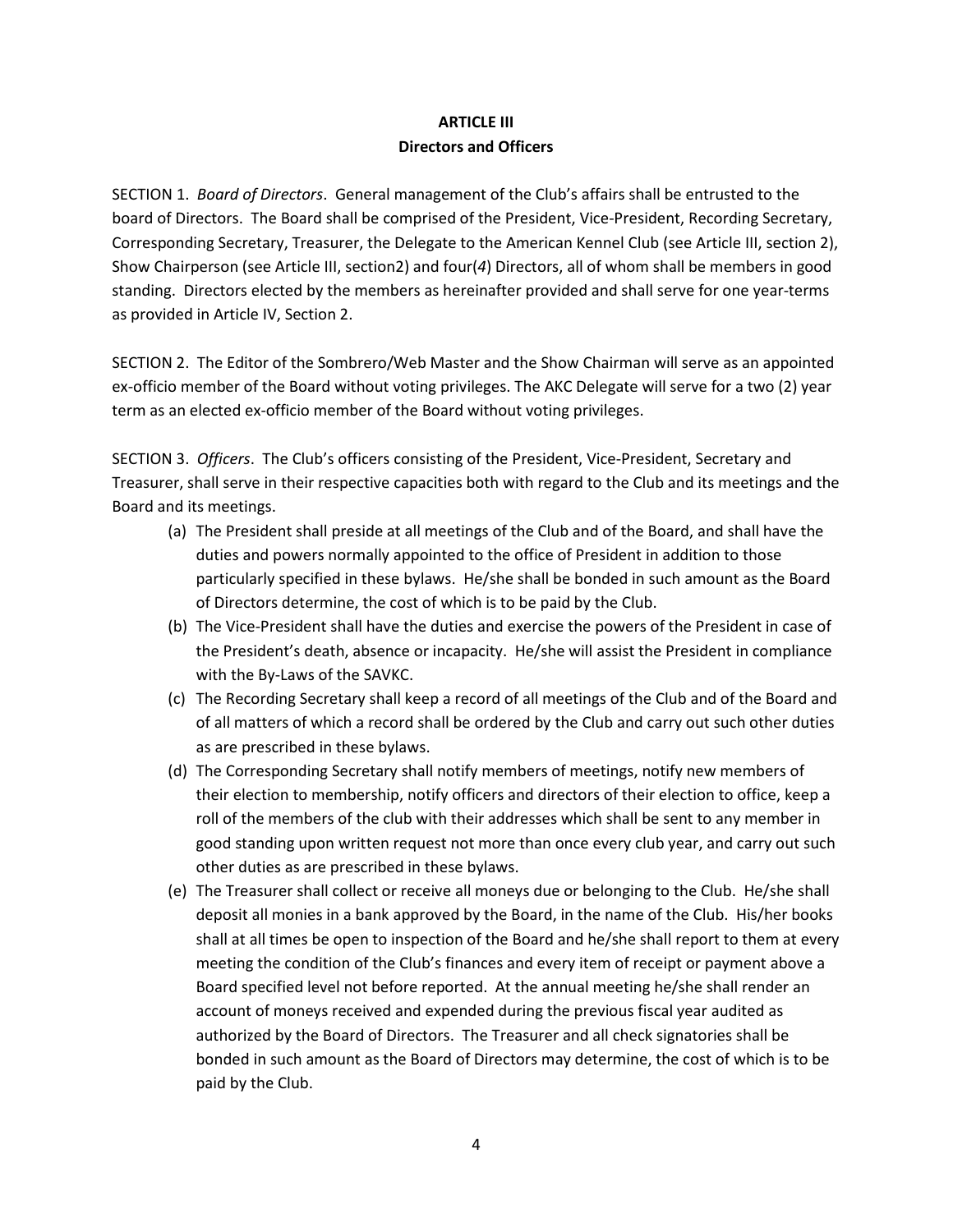(f) The Delegate to the American Kennel Club shall represent the Club at meetings of delegates of the American Kennel Club.

SECTION 4. *Directors*. Each Director shall have a responsibility and assist the club in all duties as needed or assigned including Club events, shows, matches, performance activities and Board and Membership meetings. Director**s** shall coordinate, promote and publicize performance activities (obedience, rally, agility, etc.).

SECTION 5. The Show Chairperson shall be appointed by the board two years in advance at the October meeting. He/she shall be authorized to appoint his/her assistant and/or as many assistants and committees as he/she shall deem necessary.

SECTION 6. Event *Show Committee*. Members of the Board of Directors shall act as the Event Show Committee.

SECTION 7. *Vacancies.* Any vacancies occurring on the Board or among the offices during the year shall be filled by a majority vote of the members of the Board of Directors in attendance at its first regular meeting following creation of such vacancy, or at a Special Board Meeting called for that purpose. A vacancy in the office of the President shall be filled automatically by the Vice-President. The resulting vacancy in the office of Vice-President shall be filled as provided above.

#### **ARTICLE IV**

#### **The Club Year, Annual Meetings, Elections**

SECTION 1. *Club Year*. The Club's fiscal year shall begin on the 1`st day of July and end on the 30th day of June.

(a) The Clubs official year shall begin immediately at the conclusion of the election at the annual meeting and shall continue through the election at the next annual meeting.

SECTION 2. *Eligibility*. In order to be eligible for nomination to an office of this Club, a person must have been a regular member for at least the six (6) months immediately preceding the nomination and in compliance with Article 1 Section 1.

SECTION 3. *Nominations*. No person may be a candidate in a club election who has not been nominated. During the month of April, the board shall select a Nominating Committee consisting of three members and two alternates, not more than one of whom may be a member of the board. The Corresponding Secretary shall immediately notify the committeemen and alternates of their selection. The board shall name a chairman for the committee and it shall be such person's duty to call a committee meeting, which shall be held by May  $1<sup>st</sup>$ .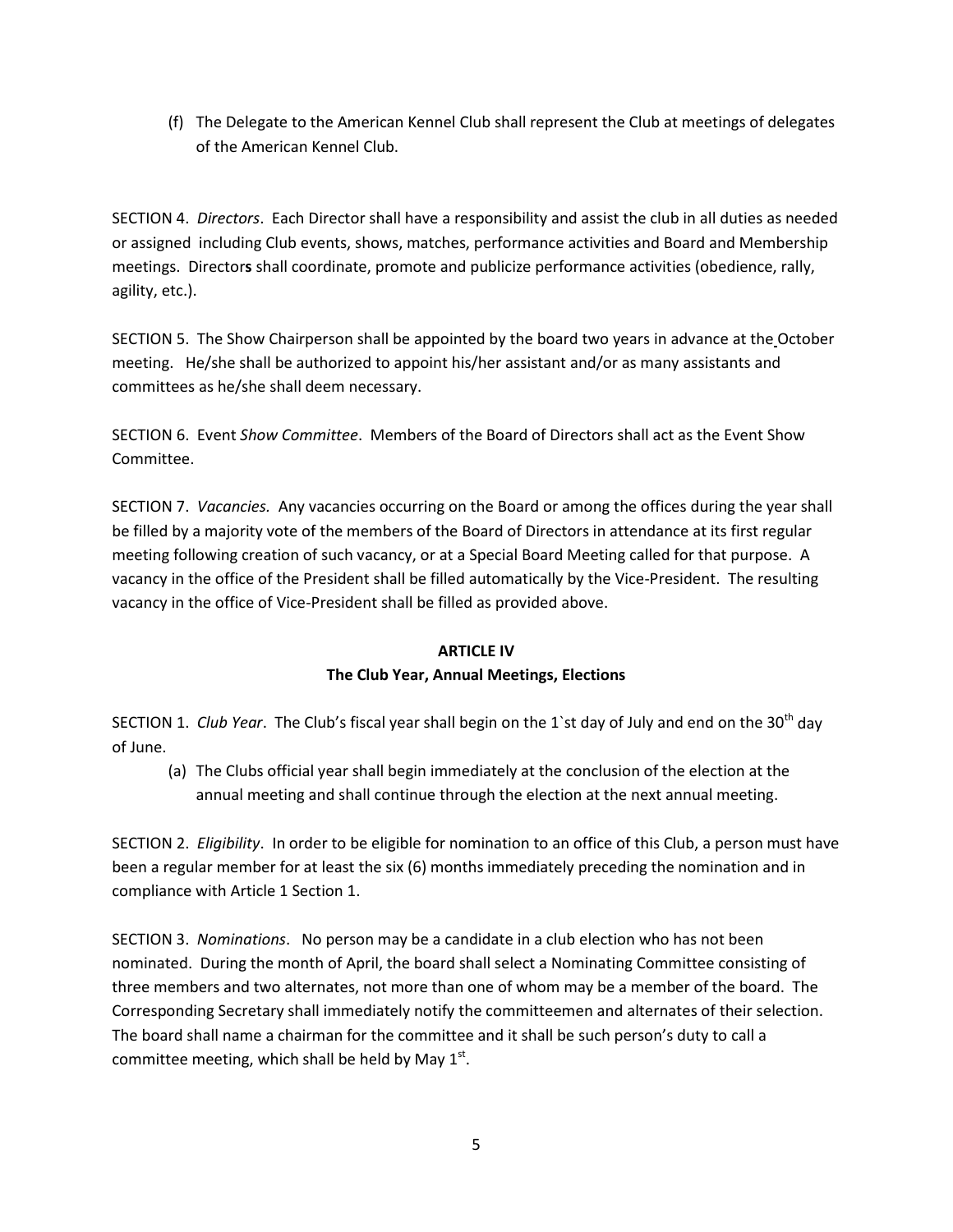- (a) The committee shall nominate one candidate for each office and positions on the board and, after securing the consent of each person so nominated, shall immediately notify their nominations to the Corresponding Secretary via USPS mail or email.
- (b) Upon receipt of the Nominating Committee's report, the Corresponding Secretary shall, at least two weeks before the June meeting, notify each member in writing via USPS mail or email of the candidates so nominated.
- (c) Additional nominations may be made at the June meeting by any member in attendance, provided that the person so nominated does not decline when their name is proposed, and provided further that if the proposed candidate is not in attendance at this meeting, the proposer shall present to the Secretary a written statement from the proposed candidate signifying willingness to be a candidate. No person may be a candidate for more than one position.
- (d) Nominations cannot be made at the annual meeting or in any manner other than as provided in this section.

SECTION 4. *Annual Meeting*. The annual meeting shall be held in the month of July, at such day, time and place as shall be fixed by the Board of Directors. Notice of the annual meeting shall be given as provided in the case of special meetings. At the annual meeting all officers and directors shall be elected to serve for a term one (1) year and the Delegate to the American Kennel Club shall be elected to serve for a term of two (2) years and shall assume office immediately following their election.

(a) Voting shall be by secret written ballot. Each retiring officer shall turn over to his successor in office all properties and records relating to that office within thirty (30) days after the election.

SECTION 5. *Voting for Officers*. Directors and Delegate to the American Kennel Club. Voting for Officers, Directors, and the Delegate to the American Kennel Club shall be by regular members present and voting at the annual meeting and shall be by secret ballot shall be elected to that office. All ballots shall remain in the Clubs file for not less than sixty (60) days following the election.

SECTION 6. *Succession in Office*. There are no term limits for any officer, director or for the Delegate to the American Kennel Club and may remain in office if they receive a majority vote.

SECTION 7. *Judges Selection Committee*. The Judges Selection Committee, including a Chair will be appointed by the Show Chair with approval of the Board. The Committee will consist of three (3) members. The members will serve for a period of one year. Committee member(s) need not be a member of the Board of Directors. The purpose of the Committee is to select a complete judges show panel to the Board of Directors for approval.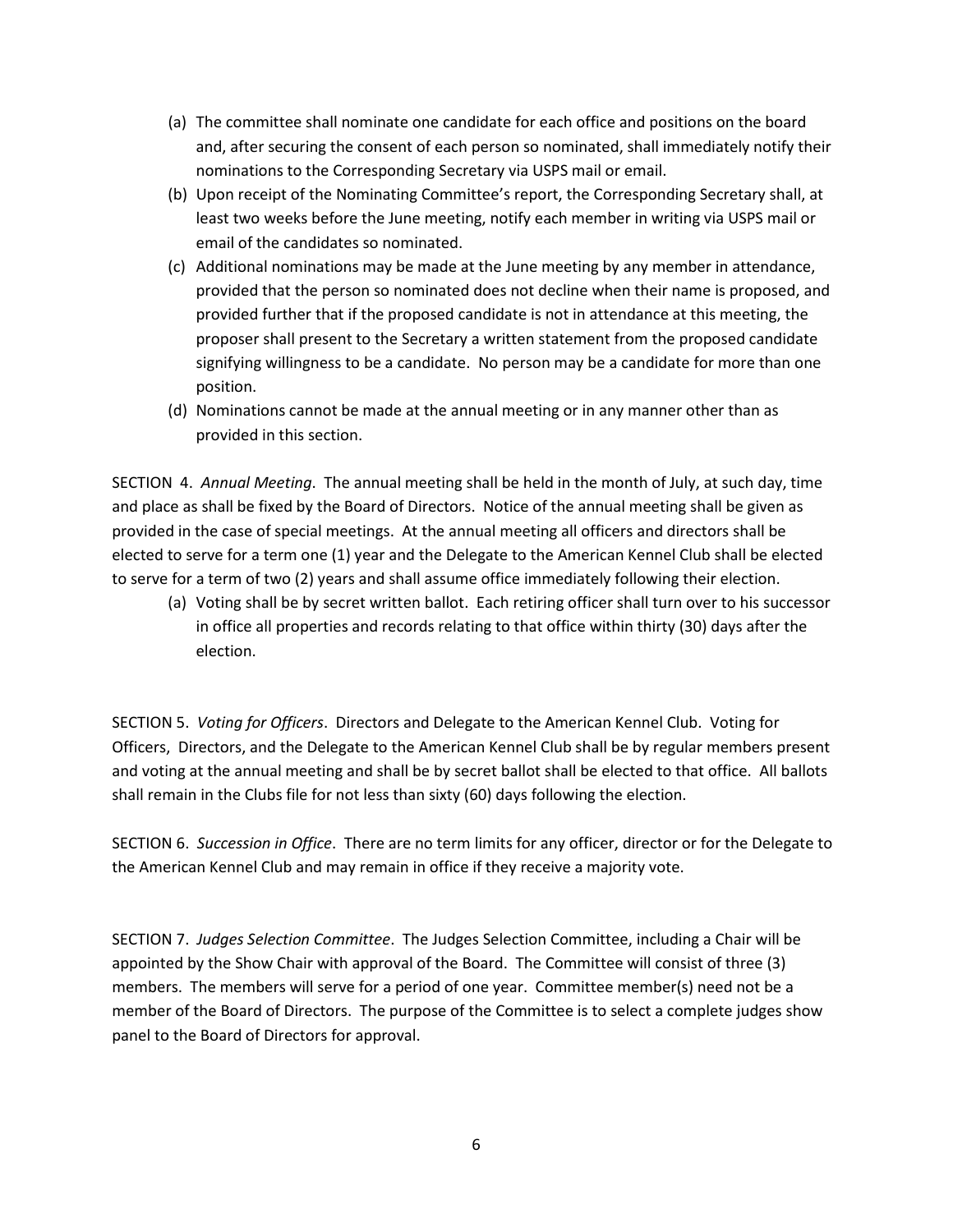## **ARTICLE V Committees**

SECTION 1. The President with Board approval may each year appoint standing committees to advance the work of the Club in such matters as dog shows, obedience trials, annual awards, education and other fields which may well be served by committees. Such committees shall always be subject to the final authority of the Board. Special committees may also be appointed by the President with Board approval to aid it on particular projects.

SECTION 2. Any committee appointment may be terminated by a majority vote of the full membership of the Board upon written notice to the appointee. The President with Board approval may appoint successors to those persons whose services have been terminated.

## **ARTICLE VI Discipline**

SECTION 1. *American Kennel Club Suspension*. Any member who is suspended from any of the privileges of the American Kennel Club automatically shall be suspended from the privileges of the Club for a like period.

SECTION 2. *Charges*. Any member may prefer charges against a member for alleged misconduct prejudicial to the best interests of the Club. Written charges with specifications must be filed in duplicate with a deposit of \$50.00 which shall be forfeited if such charges are not sustained by the Board following a hearing. The Secretary shall promptly send a copy of the charges to each member of the Board or present them at a Board meeting and the Board shall first consider whether the actions alleged in the charges, if proven, might constitute conduct prejudicial to the best interests of the Club. If the Board considers that the charges do not allege conduct which would be prejudicial to the best interest of the Club it may refuse to entertain jurisdiction. If the Board entertains jurisdiction of the charges it shall fix a date of hearing by the board not less than three (3) weeks nor more than six (6) weeks thereafter. The Secretary shall promptly send one copy of the charges to the accused member by registered mail together with a notice of the hearing and an assurance that the defendant may personally appear in his/her own defense and bring witnesses, if he/she wishes.

SECTION 3. *Board Hearing*. The Board shall have complete authority to decide whether counsel may attend the hearing, but both complainant and defendant shall be treated uniformly in that regard. Should the charges be sustained, after hearing all the evidence and testimony presented by complainant and defendant, the Board may by a majority vote of those present suspend the defendant from all privileges of the Club for not more than six (6) months from the date of the hearing. And if it deems that punishment insufficient, it may also recommend to the membership that the penalty be expulsion. In such case the suspension shall not restrict the defendant's right to appear before his fellow members at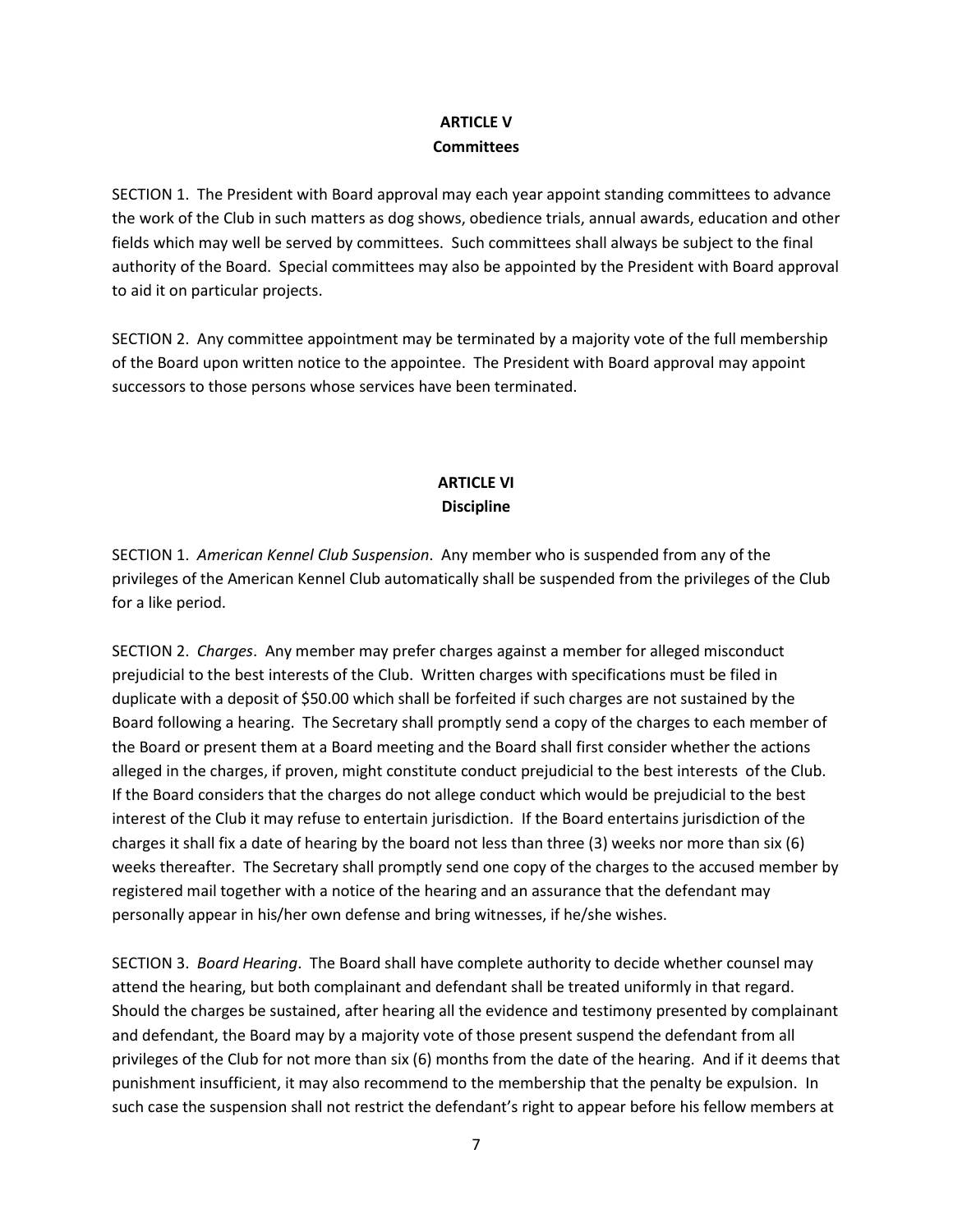the ensuing club meeting which considers the Board's recommendation. Immediately after the Board has reached a decision, its findings shall be put in written form and filed with the Secretary. The Secretary, in turn shall notify each of the parties of the Board's decision and penalty, if any.

SECTION 4*. Expulsion*. Expulsion of a member from the Club may be accomplished only at a meeting of the Club following a Board hearing and upon the Board's recommendation as provided in Section 3 of this Article. Such proceeding may occur at a regular or special meeting of the Club to be held within sixty (60) days, but not earlier than thirty (30) days after the date of the Board's recommendation of expulsion. The defendant shall have the privilege of appearing in his own behalf, though no evidence shall be taken at this meeting. The President shall read the charges and the Board's finding and recommendations and shall invite the defendant, if present, to speak in his own behalf if he/she wishes. The regular members shall then vote by secret written ballot on the proposed expulsion. A two-thirds vote of those present and voting at the meeting shall be necessary for expulsion. If expulsion is not so voted, the Board's suspension shall stand.

# **ARTICLE VII Amendments**

SECTION 1. Amendments to these bylaws may be proposed by the Board of Directors or by written petition addressed to the Recording Secretary, signed by twenty (20) percent of the regular membership in good standing. Amendments proposed by such petition shall be promptly considered by the Board of Directors and must be submitted to the members with recommendations of the Board. A vote must be conducted within three (3) months of the date when the petition was received by the Corresponding Secretary.

SECTION 2. The Constitution and bylaws may be amended by a secret vote of the regular members present and voting at any regular or special meeting called for the purpose, provided the proposed amendments have been included in the notice of the meeting and **sent** either via USPS or via e-mail to each member at least two weeks prior to the date of the meeting.

SECTION 3. No amendment to these bylaws that is adopted by the Club shall become effective until it has been approved by the American Kennel Club.

## **ARTICLE VIII Dissolution**

SECTION 1. *Dissolution.* The Club may be dissolved at any time by written consent of not less than twothirds (2/3) of the regular members in good standing. In the event of the dissolution of the Club other than for the purposes of reorganization whether voluntary or involuntary or by operation of law, none of the property of the Club nor any proceeds thereof nor any assets of the Club shall be distributed to any members of the Club, but after payment of the debts of the club property and assets shall be given to a charitable organization for the benefit of dogs.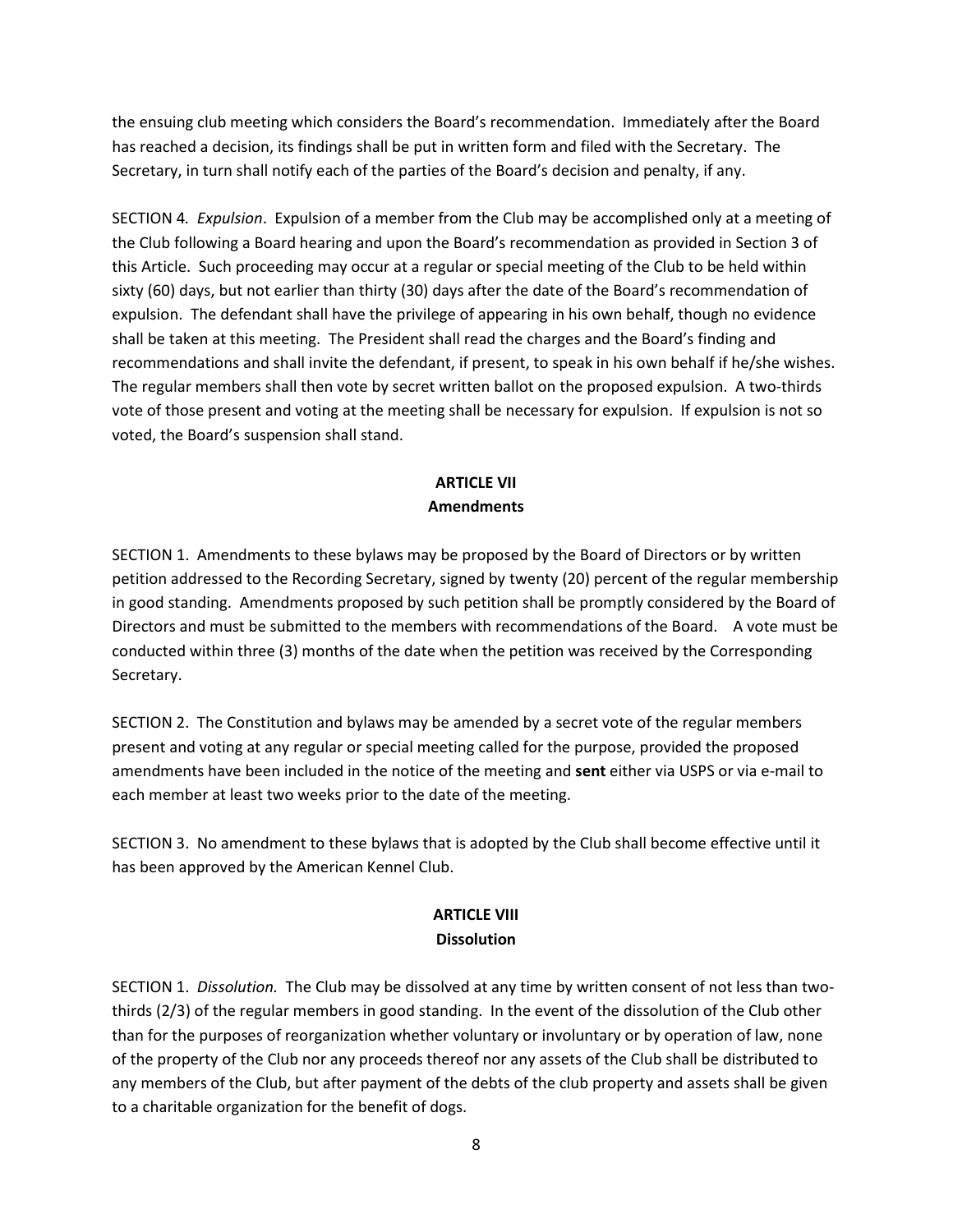### **ARTICLE IX Order of Business**

SECTION 1. At meetings of the Club, the order of business, so far as the character and nature of the meeting may permit shall be as follows:

Roll Call Minutes of last meeting Report of President Report of the Vice-President Report of Corresponding Secretary Report of Treasurer Report of Delegate to the AKC Report of Show Chairperson Report of Directors Report of Committees Election of Officers and Board (at annual meeting) Election of New Members Unfinished business New business Program (Guest Speaker / Educational Training) Adjournment

SECTION 2. At meetings of the Board of the Board of Directors, the order of business, unless otherwise directed by majority vote of those present, shall be as follows:

Roll Call Reading of the minutes of last meeting Report of Corresponding Secretary Report of Treasurer Report of Directors Report of Vice-President Report of Delegate to the AKC Report of Show Chairperson Report of Committees Unfinished Business New Business Adjournment